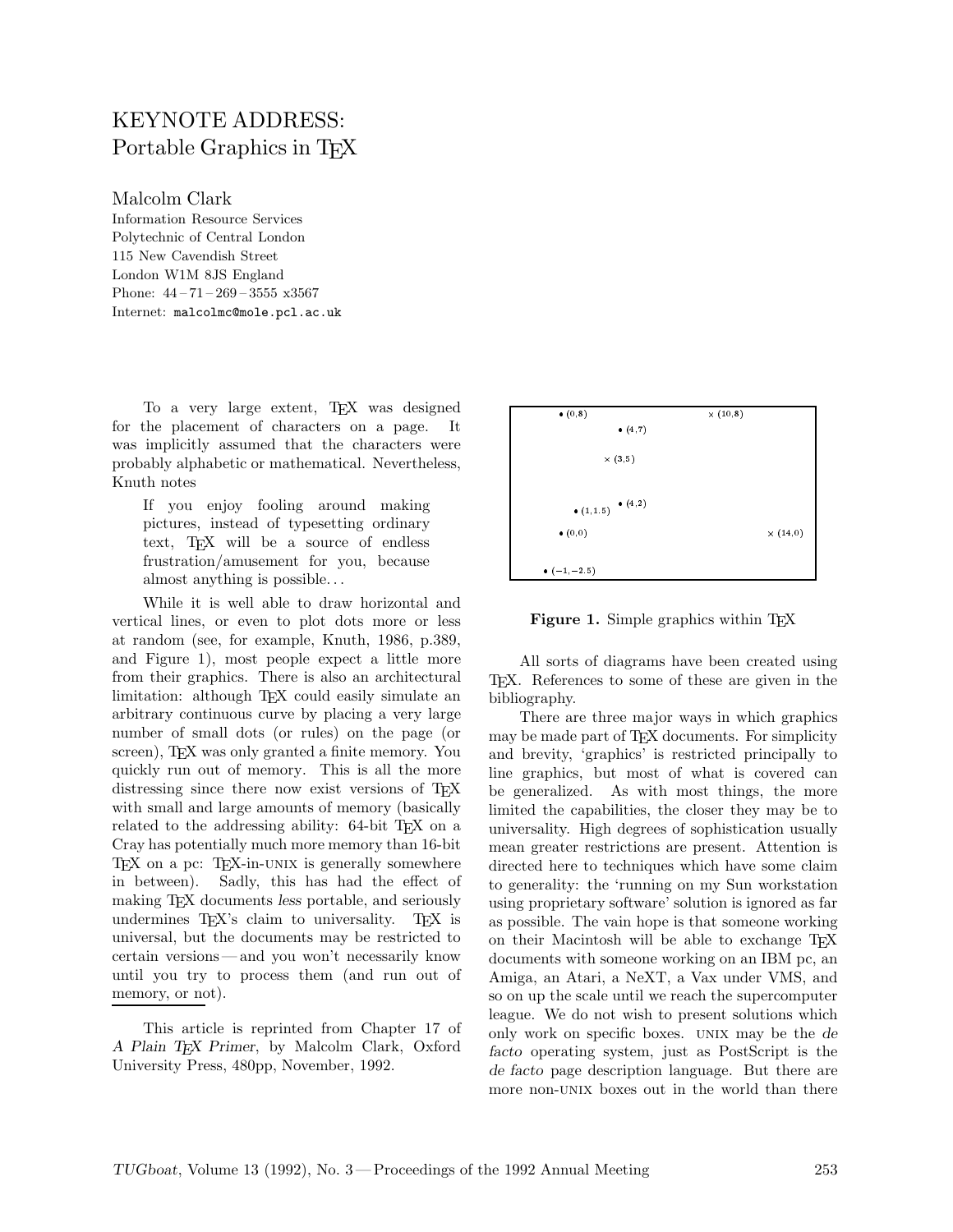are unix boxes. Similarly, there are more non-PostScript output devices than there are PostScript outputs. If everybody were to standardize on the same computing box many problems of interchange would go away, but this is unlikely to happen.

## **Special Fonts**

This first approach is limited, but very general it will work with TFX and any of its drivers. It is possible to use special fonts to build pictures. Again there are three main ways to do this: the first is through simple font elements (that is, straight line segments, or curves) which can be assembled to give (fairly simple) pictures. The second is through METAFONT. Here, we use METAFONT to create a single character which is our graph (or whatever). This seems intimidating, but need not be. And lastly, we can create special fonts without METAFONT.

**Simple font elements.** So, start with the simple font elements. Knuth gives an example in *The TEXbook*, pages 389 – 391, but the font he uses is not generally available. Alternatively, LATEX already does this, in its picture environment (cf. Lamport, 1986, pp.101 – 111). Unfortunately Lamport did not develop this to the same extent as the rest of LAT<sub>EX</sub>, and it has a distinctly 'squared graph paper' feel. But it is certainly possible to create quite attractive graphs. Any vertical and horizontal elements are just standard TEX rules, while rounded corners and circles can be made from the L <sup>A</sup>TEX circle fonts —  $\setminus$   $\setminus$  (Figure 2). A small range of diagonals is possible through other special line fonts —  $\frac{\sqrt{}}{}\frac{1}{\sqrt{2}}$ .

The LAT<sub>EX</sub> picture environment is amazingly modular. In other words you can rip it out of  $IATFX$  and run it in plain T<sub>E</sub>X, using the same basic commands which are documented in the LATEX book. Although creating pictures this way is time consuming, it can give quite pleasing quality (at least on the laser printer). Quite acceptable bar charts may be created, as Nagy (1989) shows (Figure 3). It is possible to tackle chemistry through the use of these fonts, as Figure 4 demonstrates. In this case some of the tedium is removed by creating the ring structure only once, storing it in a box, and then copying that box when it is needed. Besides making the procedure less long winded, it cuts down on the effort needed by TEX itself, since copying a box requires no new manipulations.

The creation of diagrams like this can be amazingly tedious, but the approach still achieves a generality and portability which cannot be ignored.



Figure 2. Using the L<sup>AT</sup>FX fonts, from Norris and Oakley (1990)



**Figure 3.** Bar chart, from Nagy (1989)



Figure 4. Simple chemistry with LAT<sub>EX</sub> fonts, from de Bruin *et al.* (1988)

Because of this generality, there are some pre-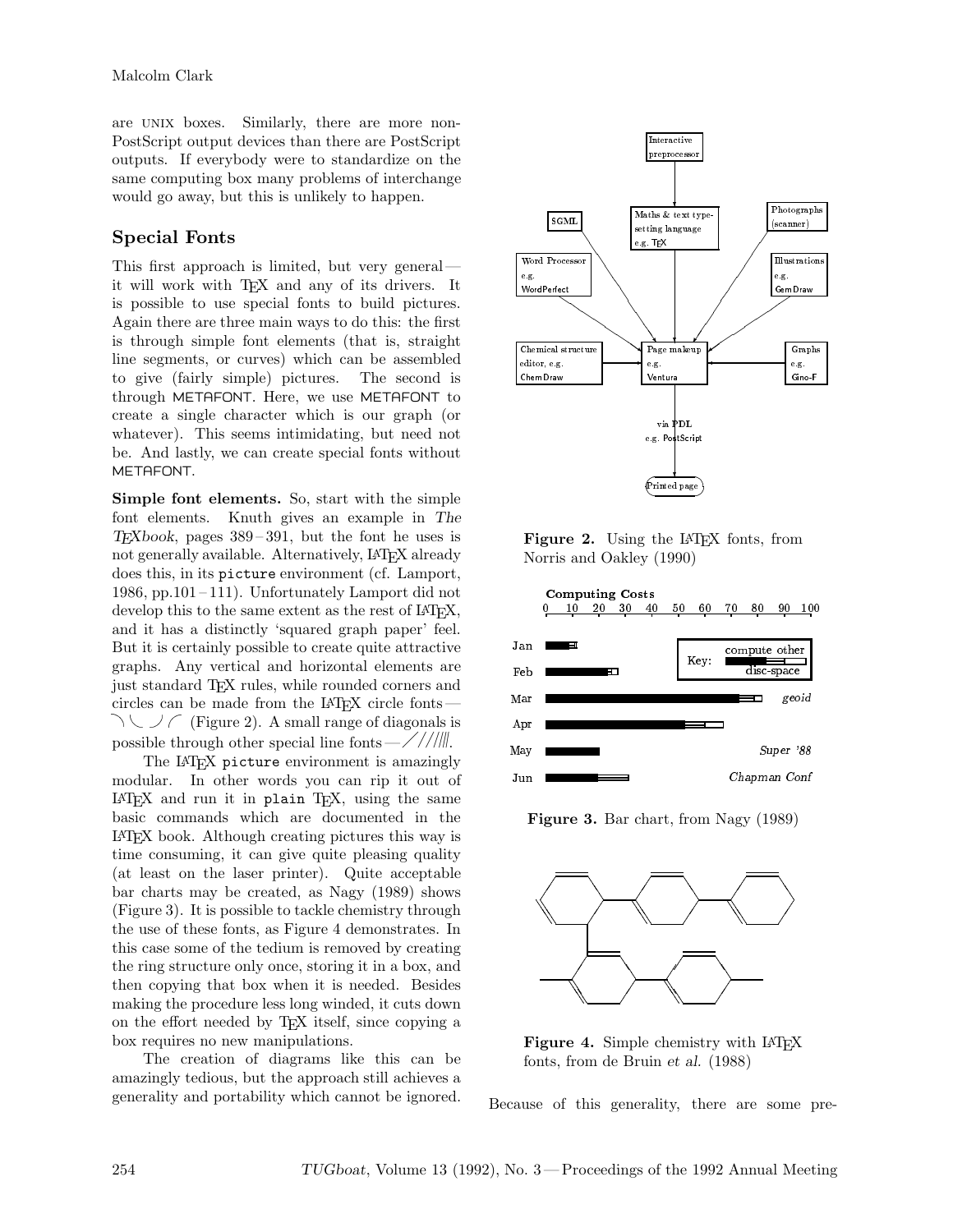

Figure 5. Bézier curves and control points, from Beebe (1989)

processor programs which will allow you to create something interactively which is then transformed into LATEX commands. If you have access to a unix system, gnutex can assist. On an msdos system, part of the emTEX package does just this (although it adds a few extra features of its own). The key drawbacks of the LAT<sub>EX</sub> special font approach are centered around the limited fonts which are available, both in the slope of lines and their thicknesses, and the limited range of curves. These very limited resources can be encouraged to generate quite an amazing range of possibilities. But an enormous amount of time and effort is also required. Having said this, traditionally a tremendous amount of effort had to be expended to create diagrams like these anyway. In this way we have a single document, and the opportunity to revise.

An advantage of course is that everything is in (LA)TEX, so that we can ensure that the relative weights of lines, the font sizes, the symbols, blend in well with the rest of the document. This is a feature which we should not ignore.

A further advantage is the ability to preview the diagram on the screen. Since the METAFONT descriptions of the fonts are available, the screen fonts may also be generated.

The use of the rules might indicate that you could build the most complex curves out of small rectangular boxes: make them small enough and it will not be possible to see the join. In fact, an extension to LAT<sub>EX</sub> picture environment is the bezier style, which allows a bézier curve to be plotted (see Figure 5). Make too many of them and TEX runs out of memory.





The parabola  $y = x^2/4$ before rotation

After rotation about the focus  $F$  by  $15^\circ$ 

**Figure 6.** P<sub>I</sub>CT<sub>E</sub>X graphics, from Wichura (1987)

Resolution becomes an issue if we try to create continuous curves from small elements. If TEX memory fills up quickly at 300 dpi, it will fill up even more quickly at 1270 dpi. It is difficult to claim device independence when we must take resolution into account. We can of course ignore the resolution problem, but on those times when we want to produce high-quality graphs, we may be disappointed by the faithful rendition of those 300 dpi blobs, and the angular 'staircasing' which is all too obvious at the higher resolution.

The creation of bézier curves is a remarkable achievement, given TEX's limited arithmetic capability. Adding two numbers together is awkward enough, and when we realize that TFX will only use integers in a rather limited range, the results are all the more surprising.

Since the picture environment is rather crude, one or two people have put higher-level commands around them. The two best known are P<sub>ICTEX</sub> and epic. P<sub>I</sub>CT<sub>F</sub>X (Wichura, 1987) can be run with both  $Tr X$  and  $IATFX$  (Figure 6).

The commands for P<sub>I</sub>CI<sub>E</sub>X are distributed freely, but the 85 page manual is essential in order to use it sensibly. This article has already loaded quite a few picture-drawing commands and many of the allocation registers are becoming filled up. While it is no real problem to stick to  $(say)$  the picture environment, once we start mixing in extra commands the limitation to 256 counters, boxes, dimensions, and token strings starts to hurt.

The syntax of the commands required by PICTEX seems quite reasonable, if quirky at times. It is no worse than many commercial plotting packages like SAS or SPSS. But even if we have enough room for allocation of the registers, running with P<sub>I</sub>CI<sub>E</sub>X and L<sup>A</sup>IE<sub>X</sub>, on a 32-bit T<sub>E</sub>X, it is still possible (but not easy) to exhaust the available memory. And given the amount of arithmetic going on in the background, these diagrams tend to be slow.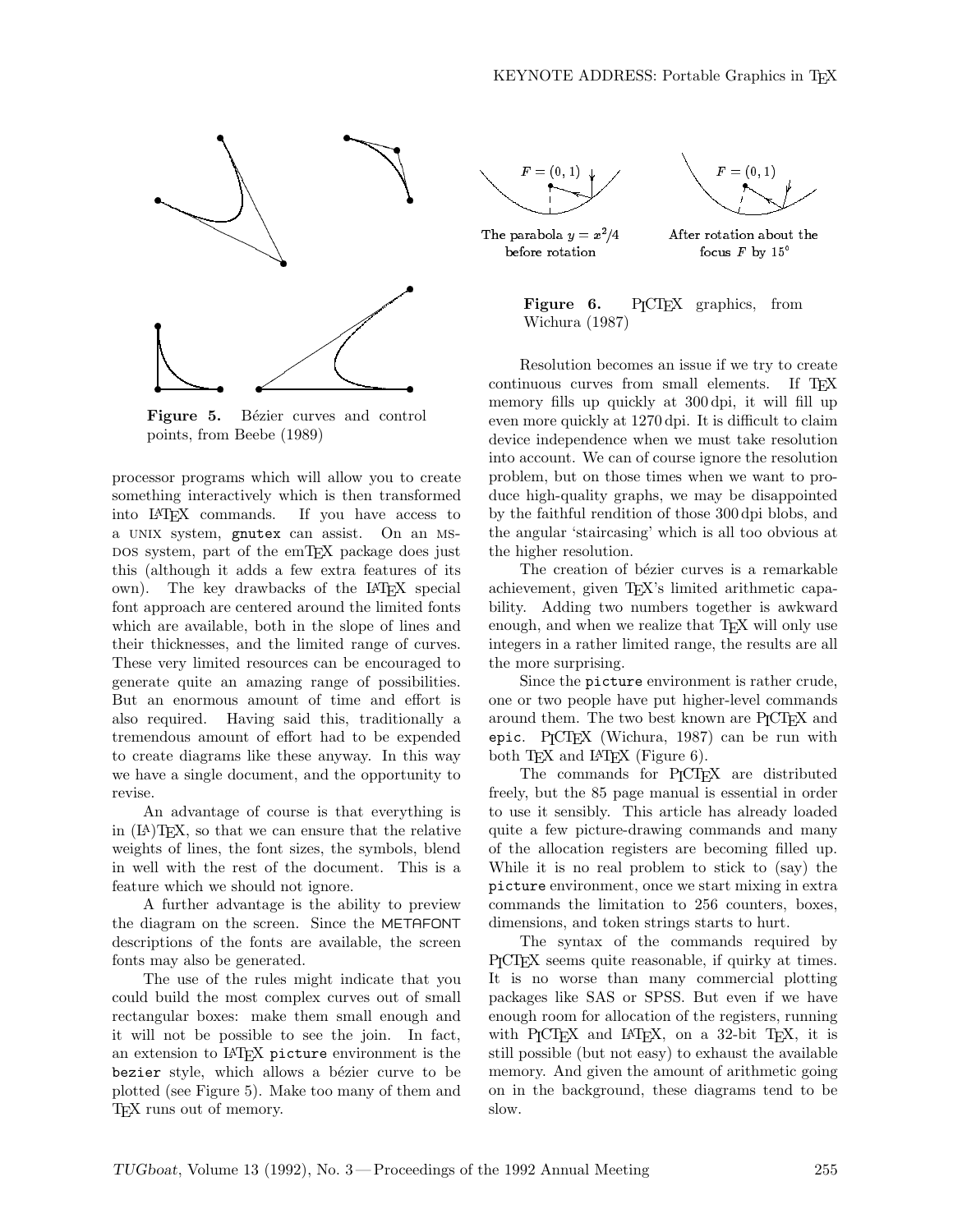

**Figure 7.** Reciprocal magnetic susceptibility, from Ramek (1990)

Olivier (1989) describes an amalgam between S, the UNIX statistical package, and P<sub>I</sub>CT<sub>E</sub>X. Clearly this is restricted to UNIX in the first instance, although the P<sub>I</sub>CI<sub>F</sub>X would be portable.

Although epic (Podar, 1986) was targeted for LATEX it can also be used in TEX. It lacks the generality of P<sub>I</sub>CI<sub>F</sub>X, but is a useful extension. Podar added some higher-level commands in order to provide a 'friendlier and more powerful users interface'. In particular he managed to reduce the amount of manual calculation required. For example, he introduced a \drawline command which allows specified points to be connected. In order to avoid the problem of slope segments outside LATEX's ability, he uses the closest slope available. This can lead to rather jagged lines. If the lines are dashed, this problem appears less acute.

There are several collections of commands which draw all sorts of rather nice graphs. My favourites are those of Michael Ramek(Ramek, 1990). Figure 7 is taken from his paper and helps illustrate the scope that is possible. Besides the 'normal' graph requirements, he provided some other commands to draw chemical structures as shown in Figure 8.

**Other fonts.** So far we have been discussing the use of special fonts. Of course, we can also generate our own. There are two different directions here. On the one hand we can use some suite of other fonts; on the other we could generate METAFONT descriptions somehow and use those descriptions. In both cases there is appreciable generality. In the final analysis, METAFONT is as portable as TFX, and once the descriptions are made available we are



**Figure 8.** Caffeine

as free to use those as we would be to use  $(IA)$ TFX commands.

Knuth (1987) introduced some halftone fonts which allow greyscale 'pictures' to be typeset in a completely device independent way. Adrian Clark (1987) also made some contribution to this, and Hoenig (1989) shows some interesting examples. Since the descriptions are available, anyone may 'borrow' them quite easily. Adrian used a FORTRAN program as a pre-processor. This is fair, since for all sorts of reasons we would normally expect the data to be provided in a digital form from some other source. There are problems of TEX memory here again. Even with a 'big' version, T<sub>EX</sub> may only handle one  $512 \times 512$  picture (or four 256 *×* 256 pictures). Knuth's paper discusses some manipulation techniques which would allow greater clarity from lower-resolution pictures. This is a fairly general and well-understood aspect of image processing which need not concern us here. The point is that it is quite possible and represents no new addition of hardware or software.

An alternative use of METAFONT is to view it as a means of describing an arbitrary picture, not a typeface. All the tools are there to do it, and in fact it is really a lot simpler than creating fonts. Of course, you do not really do it in METAFONT; you do it in something else, which is then translated to METAFONT. The something else at the moment is one of several programs by Rick Simpson (Simpson, 1990), which works on the IBM RT (running AIX, a unix lookalike), or Metaplot (Pat Wilcox, 1989). This latter was written in C, and is available in a number of forms. There is at least a pc version, an Amiga version, and lots of UNIX versions.

In both cases, what comes out at the far end is a single (very large) character (or even a set of characters which are 'tiled' together), which you plot wherever you want. The disadvantage is that scaling the picture is tedious (just like scaling a 'normal' character), and editing it requires a re-run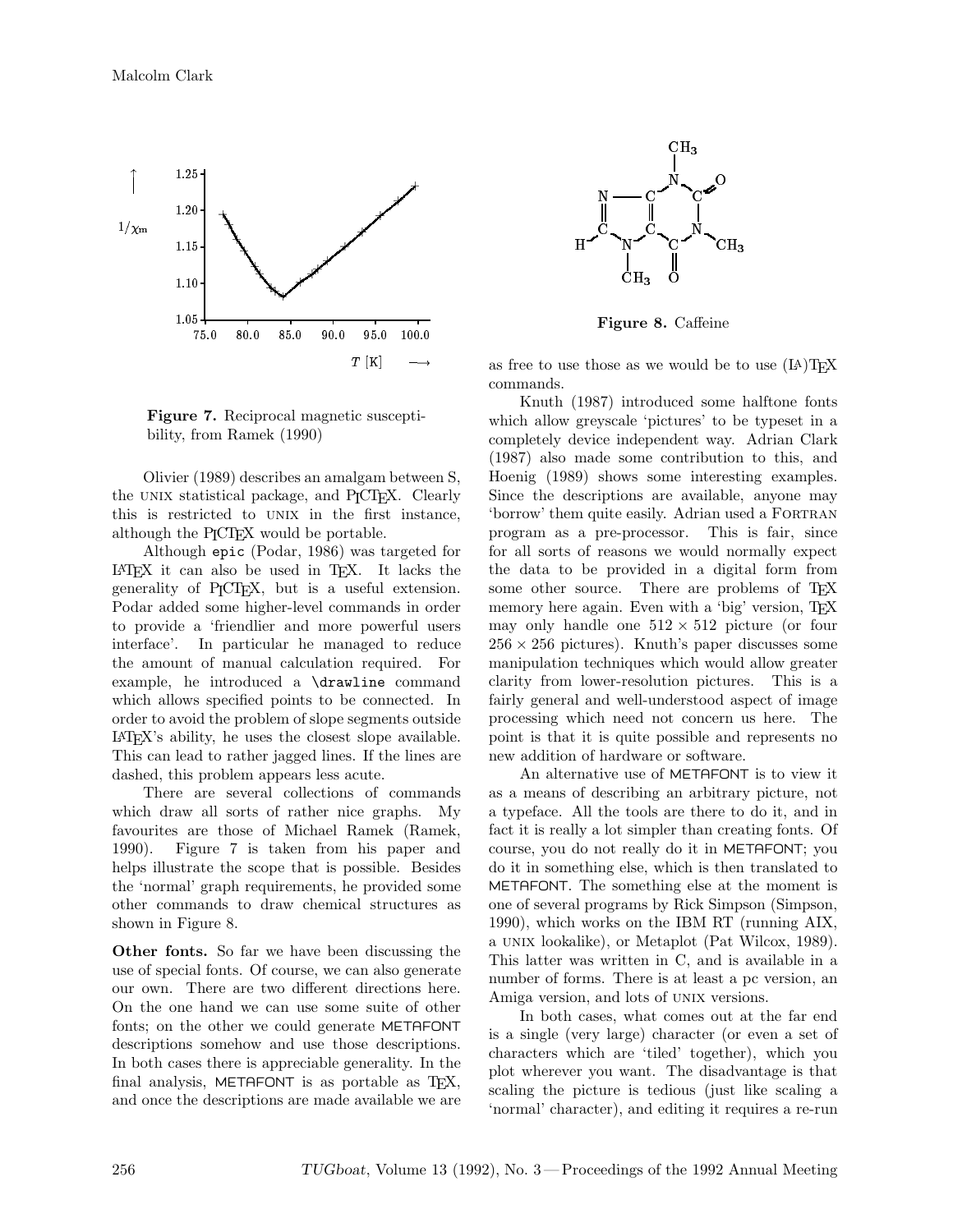of METAFONT. But it is device independent. The only proviso is that the device driver be able to handle these very large characters. This is not a trivial expectation, since many drivers were written expecting that they would be dealing with letters, and that there was some reasonable maximum size to a letter.

Wilcox did not really expect the user to write in her 'Metaplot'. The notion was that a variety of other, arbitrary, plotting languages could be mapped onto the Metaplot commands, which were then shipped to METAFONT.

CGM, or Computer Graphics Metafile, is worth considering too. It has a couple of features which we ought to bear in mind. It is an international standard. Nominally, every graphics package ought to have the facility to generate CGM, and also to read it in. The metafile should also be able to be transmitted over electronic networks with the minimum of fuss. The other feature is that CALS (Computer-aided Acquisition and Logistics System) has adopted CGM as one of its components: while we may worry about the militaristic background of CALS, it has done much to revitalize and make acceptable sgml, and we can expect it to help in the adoption of CGM. One other component of CALS is that it has adopted another 'graphics' standard, IGES. IGES is usually described as a *de facto* standard; it was developed principally for use with CAD-CAM software. Nevertheless, it does offer another routeway. In essence there is no real reason why Metaplot could not read an IGES file and transform it to METAFONT form. Since we are in the real world of 'standards', Heinz (1990) notes that GKS (Graphics Kernel Standard) may also be transformed into TEX.

**Another route to create a character.** If we looka little more closely at what a driver actually requires to set a character, we note that there are two items: the pixel file, and the TEX font metric file. Conventionally, the route to produce these is METAFONT, but there is no particular reason why we should have to adopt this route. Provided the tfm and pk contain appropriate information, the driver should be able to typeset. The underlying idea here is that we can have another program take (say) a grey-scale picture and process it to produce both the required files. The tfm file should be simple enough to produce, even by hand, since we might make this 'font' have only one character at a time. The property list would be fairly simple. A traditional pixel (or pxl) file only contains binary information, so we are back in the realms of image

processing or half toning if we wish to do something rather fancy. Most drivers now accept 'packed pixel' rather than 'pixel' information. This is simply a far more compact form of the same information.

Simpson (1990) also describes an application of this approach. The example he chooses takes a raster image and turns it into a font. The program imtopk converts an IMPART image processing file<br>into a  $pk/tfm$  pair. impart handles the image into a pk/tfm pair. impart handles the image scaling, allowing for device pixel density, does any filtering necessary, and converts an  $n$ -level grey scale to two levels. TEX positions the image on the page, typesets any annotation, and handles any other typesetting. At Texas A&M University, a similar approach is used where output from a number of graphics programs, but especially the graphics software package 'Disspla', is processed to produce the pk/tfm pair. This has some appeal since Disspla runs on a very wide variety of machines, and may even be called from programming languages. A drawback of this approach is that it is difficult to annotate the diagrams with fonts similar to the ones used in the T<sub>E</sub>X document.

### **Special**

Now to the less general: any sort of material may be incorporated in a \special. Whatever appears there is passed directly to the dvi file, where it will be handled by the dvi driver. For example, we could have PostScript commands in there (or even a reference to a file containing a PostScriptcreated graphic). The problem is that you also need a driver which knows what to do with the information, and a device (printer/screen) which can display the information. While PostScript is described as a *de facto* standard, not everyone has access to a PostScript device, and in fact more Hewlett Packard (and compatible) machines are out there in the real world than anything else.

This actually opens up another route. While we could easily include a complete graphic produced by another approach (one of the vast array of graphics packages which will produce PostScript), and probably scale or otherwise modify it, we can also pass simpler information to the dvi file for processing by the driver. Maus and Baker (1986) extended the LAT<sub>E</sub>X picture environment by adding a whole host of commands, which, when examined closely, are little 'specials' which do things like draw a line of arbitrary slope through PostScript commands. Now TEX does not process anything; therefore TEX's memory does not fill up. When printed (on a PostScript device), the line is there.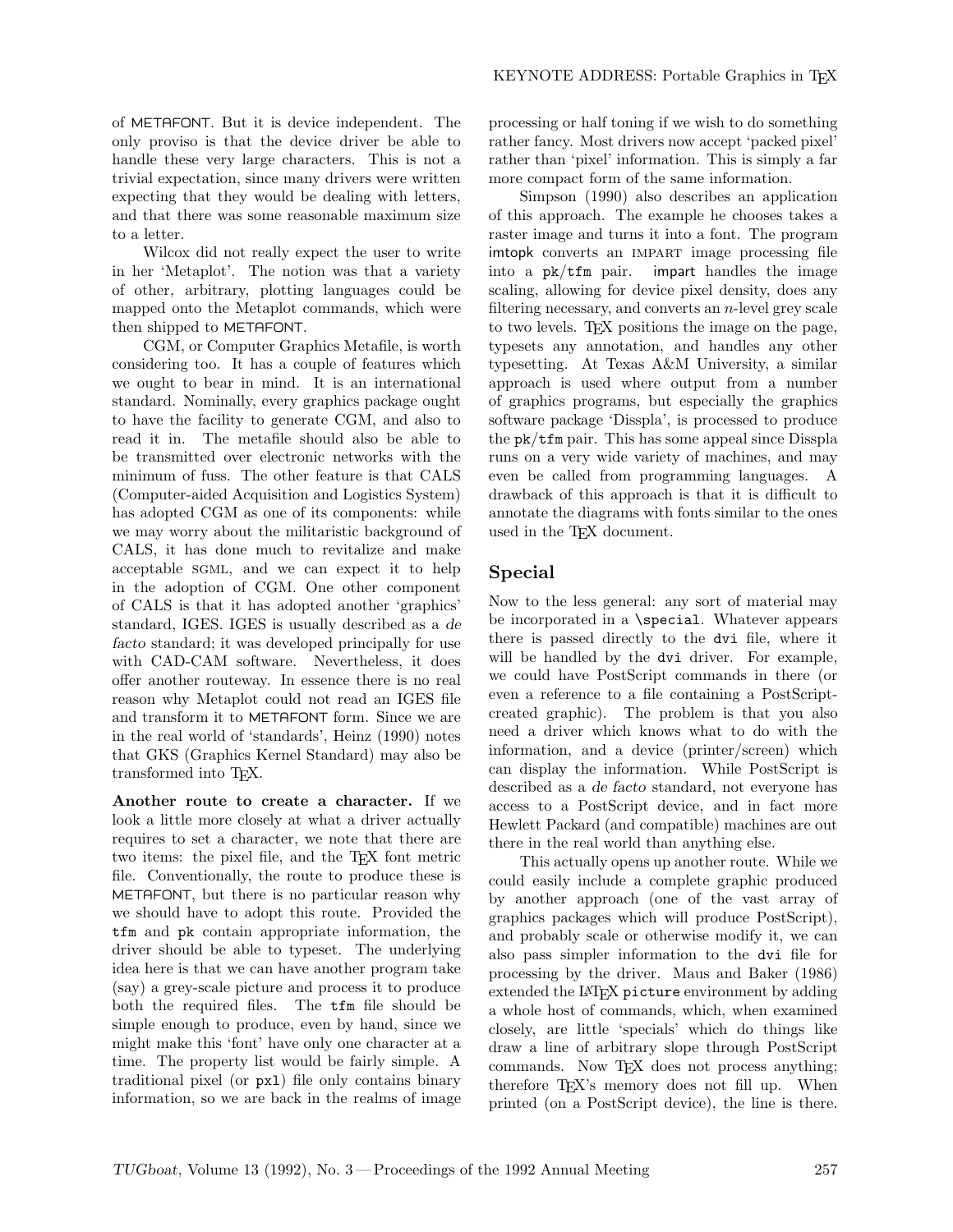Unfortunately, only a few screens are PostScript devices, and so we don't usually expect to see these elements previewed.

One other disadvantage of using specials is that the form of specials is by no means standardized. Although there is a working party (TUG, 1992) attempting to standardize and issue recommendations, they are facing the usual problems of standardization committees. One of the recommendations is that a level 0 driver should be able to place at least 1000 rules and 20,000 characters on a single page, unless the output device is constrained in some way. On-board device memory may be limited and limit these ideal minima.

Recall that well over half of the drivers written for use with T<sub>E</sub>X reside in the public domain. No commercial forces come into play with them, nor can the T<sub>E</sub>X Users Group impose rules (it is there to serve its members, not police them: in general this sort of anarchy works, since there is enough goodwill around). What we are coming to is the fact that specials have to be written with a specific driver in mind. To give an example: imagine we want to ship out a couple of PostScript commands, represented by <command>. Using *Textures* on the Macintosh, which has its own built-in driver, you could say

```
\special{postscript <command>}
```
Using ArborText's (1987) PostScript driver, Dvi- $LASER/PS$ , the command is

\special{ps:: <command>}

Using the public domain DVI2PS, the structure is

### \special{pstext=<command>}

or using another public domain driver dvips (Tom Rokicki), the equivalent is

*\*specialps: <command> *or \*specialps:: <command>

while Nelson Beebe's driver (Beebe, 1987) appears to have no way of including a single command (you could obviously use the facility to read in a file, which itself contained only one command); similarly, Personal T<sub>EX</sub>'s PostScript driver (Personal T<sub>EX</sub>, 1987) appears to lack the 'in-line command' feature.

Trevor Darrell (1987) wrote a useful set of commands, psfig, which greatly ease the problems of incorporating PostScript into a document. The PostScript is really 'encapsulated', since the 'bounding box' information is required. 'Encapsulated' also implies that the PostScript should not change the state of commands — in other words,

that any changes should be local (in TEX terminology). The portion of psfig which deals with the \specials is well separated, and it is possible to modify that part of the command suite for particular drivers.

You could reasonably askwhy we do not include CGM files in \specials. In fact, this has been done (Andrews, 1989). Provided the driver can handle the commands and change them into the correct form for the output device, any sort of file can be processed. As noted earlier, the dvi is itself a sort of metafile. Andrews' extensions work for UNIX and VMS environments.

PostScript is not yet ubiquitous. Fortunately, there is also an approach which allows us to use a Hewlett Packard LaserJet-CAPTURE (Pickrell, 1990). Any program which produces output for a LaserJet can have that output processed with capture to produce a file which may be input to TEX, through some suitable commands (which will, somewhere, employ \specials). Again, this sounds longwinded, but there are a great many programs which will do this. Even more remarkable, there are programs which can take PostScript and turn it into LaserJet form (Freedom of the Press, GoScript, Ghostscript, etc.). This means that we are now relatively independent of PostScript.

**In Betweens** A few years ago the notion of 'little languages' became current. This is a scheme which is found most generally in UNIX. Instead of adding features to troff, 'little languages' were created: preprocessors which massaged some reasonable form of input into troff. These include chem (for chemistry), tbl (for tables), eqn (for equations), grap (for general graphs), and pic (for pictures). The one we are interested in is pic and perhaps grap: pic has a language which allows creation of line diagrams with embedded text. Sounds simple. Of course, with the way that UNIX works, it is 'easy' to write a command line which hides all the 'little language' bits and pieces from the end user.

How is this relevant? Recall that TEX passes \special information straight to the dvi file. That information could easily be special commands which the driver could interpret. If we pass PostScript commands, then the driver can handle PostScript (maybe). What if we pass higher-level commands which the driver then processes to produce a new dvi file? In other words, a dvi to dvi processor. The new dvi file would, among other things, be able to be previewed, or be sent to any suitable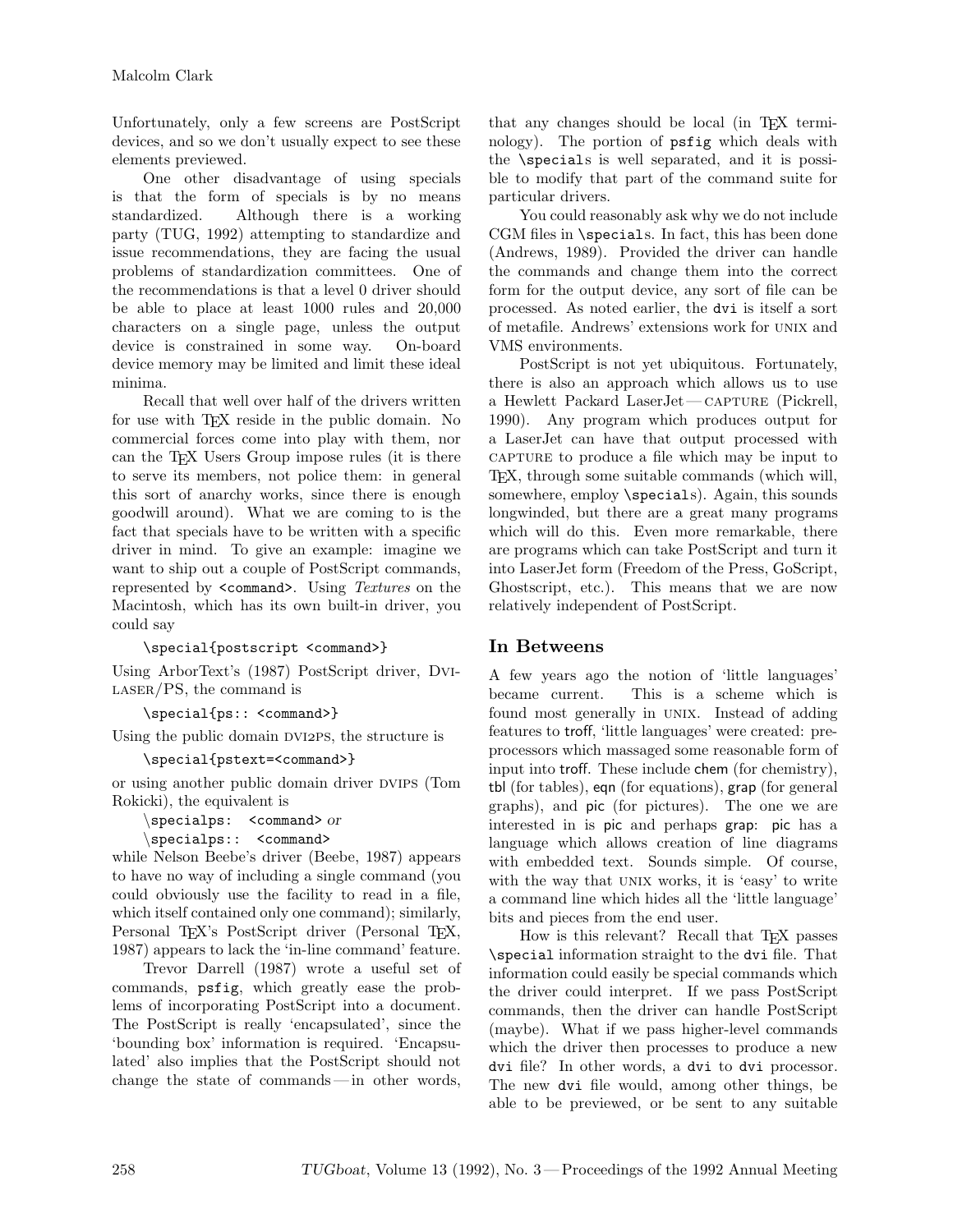printer (provided you had the correct dvi-to-printer driver). So what we end up with is a *device independent* method.

There are a couple of attempts to do this. There is a program around called dvidvi (Rokicki, 1989) which processes a dvi file, but only so that you can rearrange the pages—say to shrink them to thumbnails and arrange them all on a single sheet (actually very useful for book make-up). Mike Spivak(1989) has provided dvipaste which allows you to 'paste' a dvi file into another dvi file, so that you can put a table (which gobbles up space in TEX) where you want (equally it could paste in a large picture — and that is why it has been mentioned here). And lastly, the one that really does pictures, Rolf Olejniczak's texpic (1989). This is a TEX implementation of pic which does all the things that pic does and more, and works in just the way outlined.

What is the snag? The driver has to be implemented on all sorts of different machines. We are gnawing away at the portability. Including Post-Script or Hewlett Packard's laser printer language seems also eminently non-portable. At least this localizes the problem and in the longer term gives a far more general solution. Olejniczak's program is available only for MS-DOS, and is currently proprietary, although it is not especially expensive. It is the restricted platform which is the real problem.

**Closing Comments** Beebe (1989), Rahtz (1989), and Heinz (1990) have all contributed to the discussion of incorporating graphics into TEX documents. The adoption of the METAFONT and pk/tfm solution goes some way to ensuring the transportability of documents. None of the other approaches yet comes close enough to being capable of being transmitted over fairly arbitrary networks. Another advantage of this approach should be the capability of viewing the diagrams on the screen, as well as on paper. The tools which enable these transformations ought to be part of the standard TEX distributions. Within a closed environment, any solution which works is to be applauded. But one of the major features of T<sub>F</sub>X is its 'open'-ness, and the portability of documents created with TEX.

It will have become apparent that we are always in the hands of the drivers available. This is perhaps the weakest link in the whole chain. Whether you regard the drivers as part of TEX or not depends on your viewpoint.

It is perhaps wise to remind ourselves that even in the days of Johann Gensfleisch zum Gutenberg the integration of text and illustration (through woodblocks) took some time, and could only be achieved after agreement with the professional woodblock cutters.

# **Bibliography**

- Andrews, Phil. "Integration of TEX and graphics at the Pittsburgh Supercomputing Center." *TUGboat* 10(2), pages 177 – 178, 1989.
- ArborText. *Dvilaser/PS User Manual*, 1989.
- Beebe, Nelson H.F.. "A TEX DVI Driver Family." *TEXniques* 5, pages 71 – 113, 1988.
- Beebe, Nelson H.F. "T<sub>EX</sub> and Graphics: The State of the Problem." *Cahiers GUTenberg* 2, pages 13 – 53, 1989.
- Bruin, Rob de, Cornelis G. van der Laan, Jan R. Luyten, and Herman F. Vogt. "Publiceren met LATEX." *CWI Syllabus* 19, 1989.
- Clark, Adrian F. "Halftone Output from TEX." *TUGboat* 8(3), pages 270 – 274, 1987.
- Clark, Adrian F. "Practical Halftoning with T<sub>EX</sub>." *TUGboat* 12(1) pages 157 – 165, 1991.
- Darrell, Trevor. "Incorporating PostScript and Macintosh Figures in T<sub>E</sub>X." Electronic document available with psfig commands, 1987.
- Ehrbar, Hans. "Statistical Graphics with TEX." *TUGboat* 7(3), pages 171 – 175, 1986.
- Gehani, N. "Tutorial: Unix Document Formatting and Typesetting." *IEEE Software*, pages 15 – 24, September 1986.
- Gruber, H., E. Krautz, H.P. Fritzer, K. Gatterer, G. Sperka, W. Sitte, and A. Popitsch. "Electrical Resistivity, Magnetic Susceptibility, and Infrared Spectra of Superconducting  $RBa_2Cu_3O_7$  with  $R = Y$ , Sc, Tm, Ho, Eu, Nd, Gd." Pages 83-88 in *High-*T*<sup>c</sup> Superconductors*, H.W. Weber, ed. New York: Plenum Press, 1989.
- Heinz, Alois. "Including Pictures in T<sub>E</sub>X." Pages 141 – 151 in *TEX Applications, Uses, Methods*, Malcolm Clark(ed.). Chichester, England: Ellis Horwood Publishers, 1990.
- Hoenig, Alan. "Fractal Images with TEX." *TUGboat*  $10(4)$ , pages  $491 - 498$ , 1989.
- Kernighan, Brian W. "*pic* A Language for Typesetting Graphics." *Software— Practice and Experience* 12(1), pages 1-21, 1982.
- Kernighan, Brian W. "The Unix Document Preparation Tools— A Retrospective." Pages 12 – 25 in *PROTEXT I*. J.J.H. Miller, ed. Dublin: Boole Press, 1984.